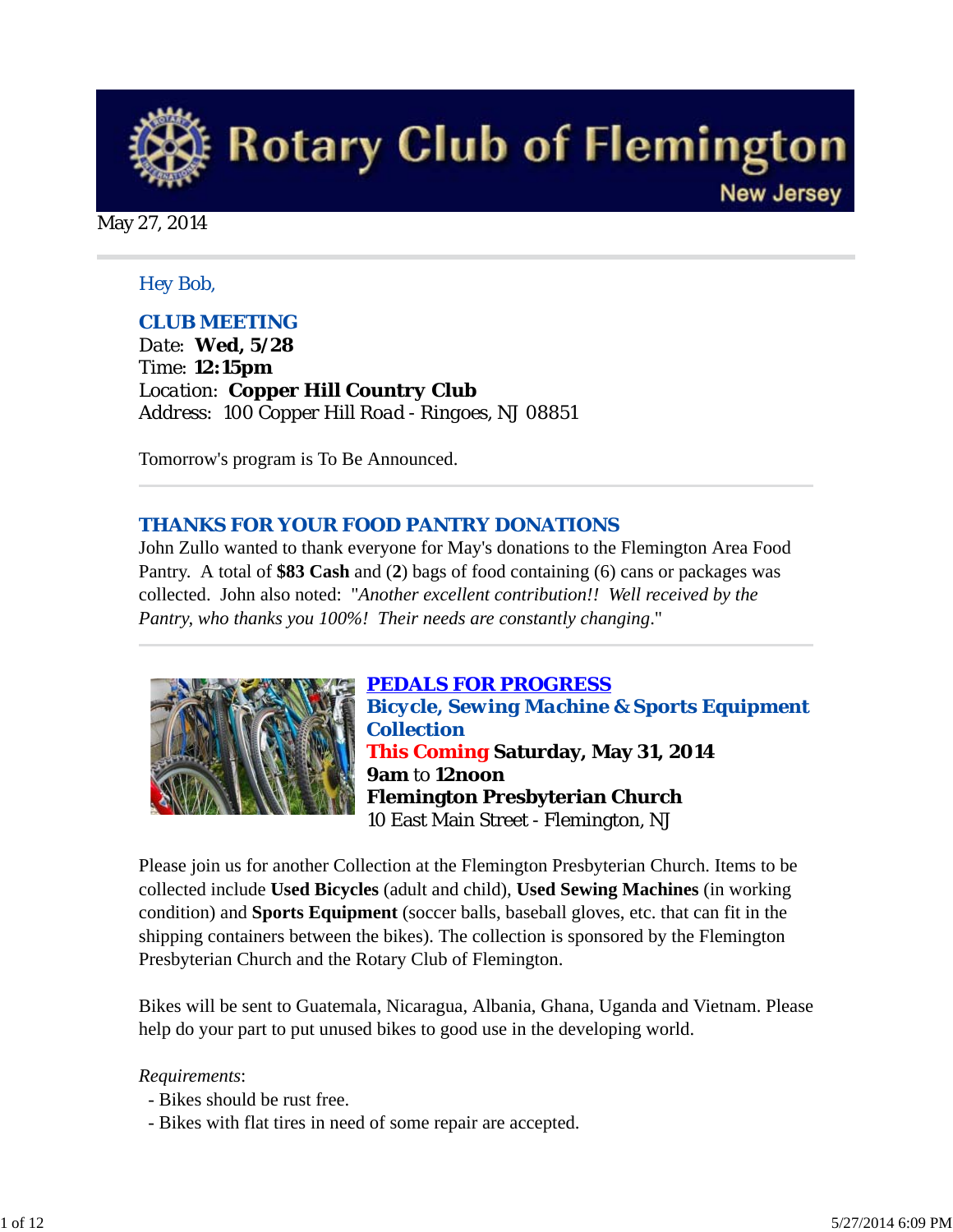- No trikes.

- "Bikes for parts" are not accepted.

A **\$10 cash donation** is required with each bike or sewing machine. Bikes and donations are cash deductible. The required cash donation helps to offset the cost to ship the bikes to the developing countries.

**Pedals for Progress**, also known as **P4P**, collects 5000 to 7000 bicycles annually and transfers this material wealth to those more needy. Thus rescuing bicycles destined for America's landfills and delivering them to societies where they are badly needed and highly valued. To date, more than 133,500 bicycles have been shipped to developing countries in Latin America, Africa, and Eastern Europe. In these countries, the bikes are reconditioned by partner agencies and distributed at low cost to poor working adults. These bikes provide them with reliable transportation for commuting to work, transporting produce to market, or accessing health care and other services. Steady employment for these adults is vital to the development and success for these economies.

**It costs \$40 to collect, process, ship, rebuild and distribute each bicycle**. The required \$10 donation helps to offset the shipping costs. P4P is a  $501(c)(3)$  corporation and a registered charity in the states of NJ, PA, NY, CT, IA & VT. Brochures explaining this innovative program will be available at the collection site. P4P also seeks donations of wrenches for our oversees shops. For detailed information about our overseas projects and a current schedule of bicycle collection, visit the P4P website at www.p4p.org.

If you miss this collection date, you can locate other bike collections through the Pedals for Progress website: **www.P4P.org**



### *6th Annual BARK IN THE PARK*

**Sunday, June 8, 2014** Registration: **10:30am** Walk: **11:00am to 2:00pm** Location: **Flemington Boro Park** Address: 43 Park Avenue, Flemington, NJ 08822

Enjoy a 1.0 mile walk around scenic Flemington ending back in a park full of activities for you and your pet. Meet exhibitors from local businesses with healthy ideas for your pet plus new and unique pet-oriented products and services.

All net proceeds of the event go to Rotary Charities and the local pet rescue organization **Animal Alliance**, a non-profit, volunteer-run pet adoption and spay/neuter outreach animal welfare organization.

You can also enjoy great food from several local restaurants (for people!), plus fabulous pet contests. There will also be terrific live music from **SunDog**!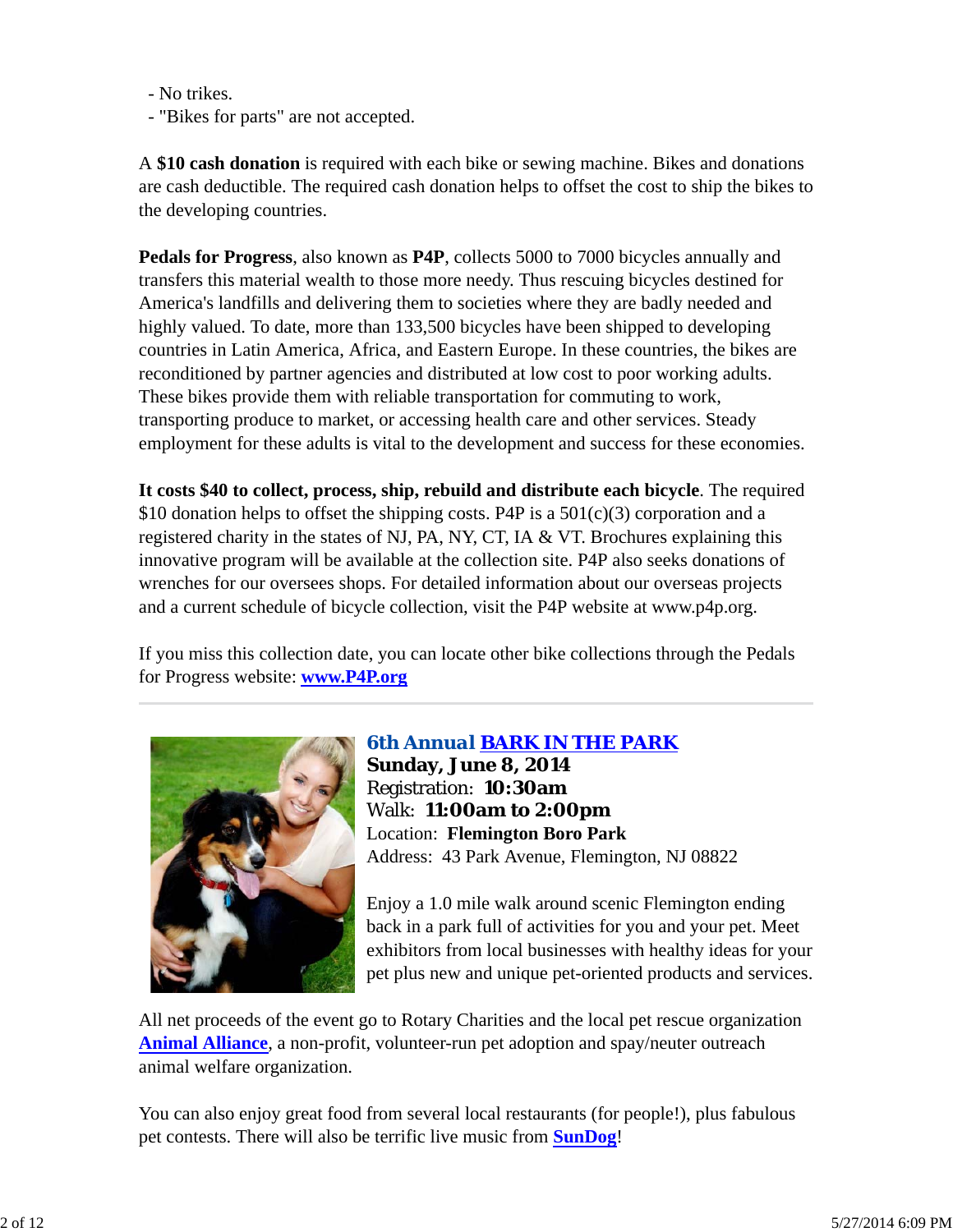**Pre-register before June 4th and save \$5.00 off the gate prices**! Only \$10.00 per walker/pet (up until June 4th) gets you access to the dog walk and all the great activities in the park! Registrations received after June 4th, including day-of event registrations, are **\$15.00** per walker/pet. Plus you'll also receive a goody bag with over \$35.00 of products, samples and special offers!

**Click Here** or visit www.FlemingtonRotaryNJ.org for more information, or to download the following event forms:

- **Event Brochure**.
- **Participant Registration Form**.
- **Vendor Registration Form**.
- **Sponsor Registration Form**.
- **"Save the Date" post card**.



### *CHANGING OF THE GUARD DINNER* **Wednesday, June 25, 2014 (6-10 pm)** Copper Hill Country Club

The Changing of the Guard Dinner is scheduled for **Wed, June 25th** at the Copper Hill Country Club. A cash bar will open at **6pm**, followed by a sit down dinner and

program. Please join your fellow Rotarians as President Ira turns the gavel over to incoming President, Lynn Hyman. Award presentations will include the coveted Paul Harris Fellow, amongst others including Perfect Attendance and awards presented by President Ira himself.

There will be **no regular lunch meeting** in lieu of the evening dinner.

Cost to Attend: Weekly paying members will pay \$14 for their meal. Members who pay quarterly and all spouses attend free of charge.



### *Flemington Rotary Distributes \$8621.07 To Local Food Pantries from the SOUP COOK-OFF Event Proceeds*

At the 5/14/2014 Flemington Rotary Meeting, Mick Schaible (Chair of the Hunterdon County Rotary Soup Cook-Off) presented a check in the amount of \$3240 to the Flemington

Area Food Pantry. Maryann Isham, who is the Executive Director of the Flemington Area Food Pantry, was in attendance to receive the check on behalf of the Pantry.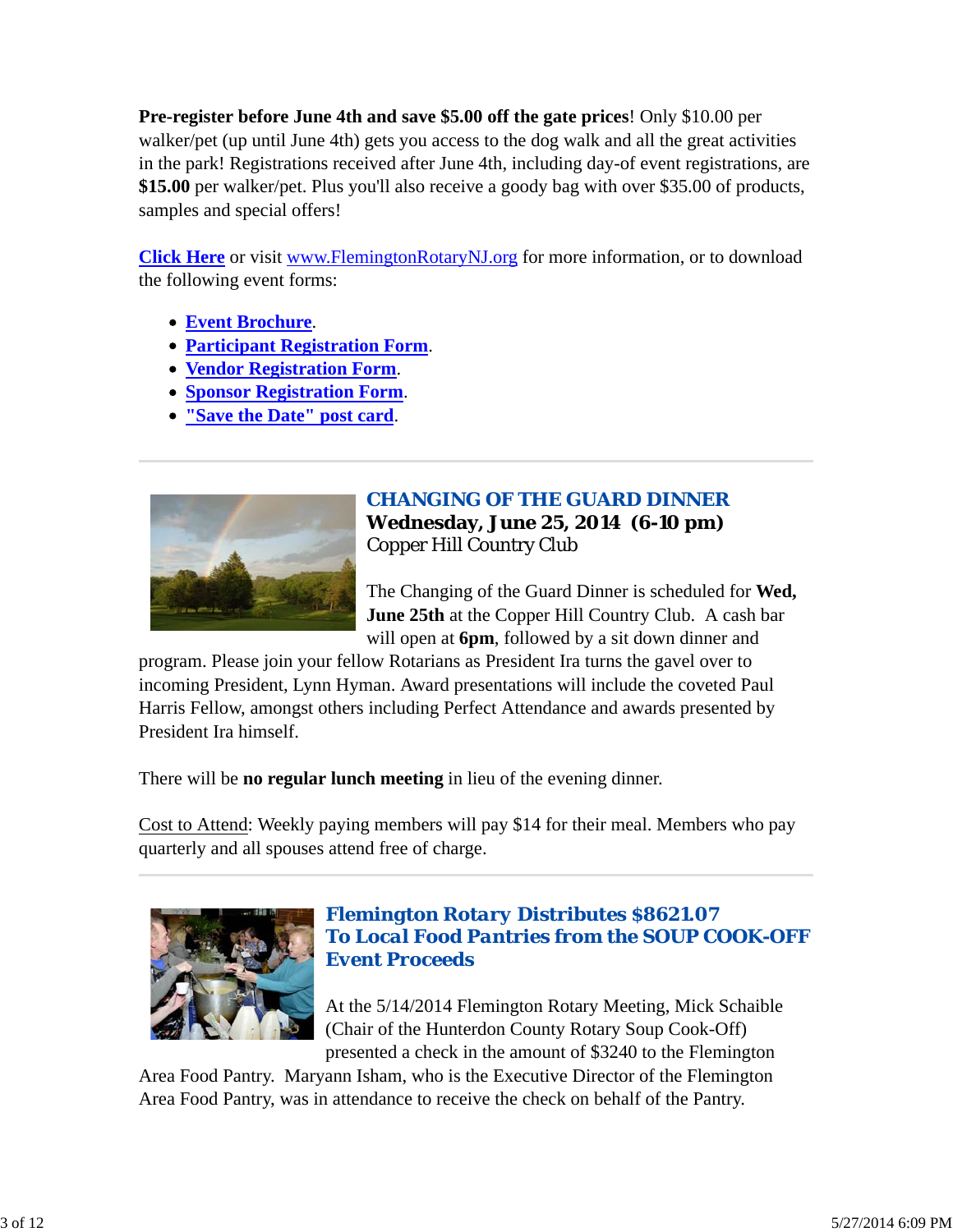## *Soup Supports Hunterdon County Food Banks:*

The Hunterdon County Rotary Soup Cook-Off is a community awareness project of the Hunterdon County Rotary Clubs. All net proceeds have been donated to the various food banks in Hunterdon County as follows:

- Flemington Area Food Pantry: **\$3240**
- Fisherman's Mark: **\$1620**
- Open Cupboard Food Pantry: **\$1620**
- Delaware County Interfaith Council: **\$810**
- North Hunterdon Food Pantry: **\$810**
- Starfish Food Pantry: **\$521.07**

### *Joint Effort by the Hunterdon County Rotary Clubs:*

The Soup Cook-Off event is organized and run as a joint effort by the **Rotary Clubs of Flemington**, **Clinton Sunrise**, **North Hunterdon**, **Lambertville-New Hope** and **Whitehouse**. We are service clubs dedicated to helping people in our community and throughout the world. The event is held at the end of February in recognition of Rotary International's Anniversary, which had it's very first meeting on February 23, 1905 in Room 711 of the Unity Building in Chicago as convened by Rotary founder Paul P. Harris.

# *SHERPA SCHOLARSHIP FUND Appeal*

# **District 7510 Donation Request to Help Families Impacted by Tragedy on Mt. Everest**

Dear Fellow Rotarians,

District 7510 has launched a fundraising appeal to help the Sherpa families impacted by the recent tragedy on Everest. Funds raised from our district will be used to provide scholarships to the children covering educational expenses - ensuring they have a guaranteed schooling despite the loss of their family's livelihood.

The tragedy is a reminder that while Everest has increased in popularity and accessibility over the last 60 years, Sherpa's from Nepal have continued to bear much of the risk involved in summiting.

You can send the donations made payable to **Rotary District 7510 Foundation**. Memo line: **Sherpa fund**. It will be a tax deductible contribution.

Please mail the check to **P.O. Box 5015, Somerville, NJ 08876**.

Contact me as needed.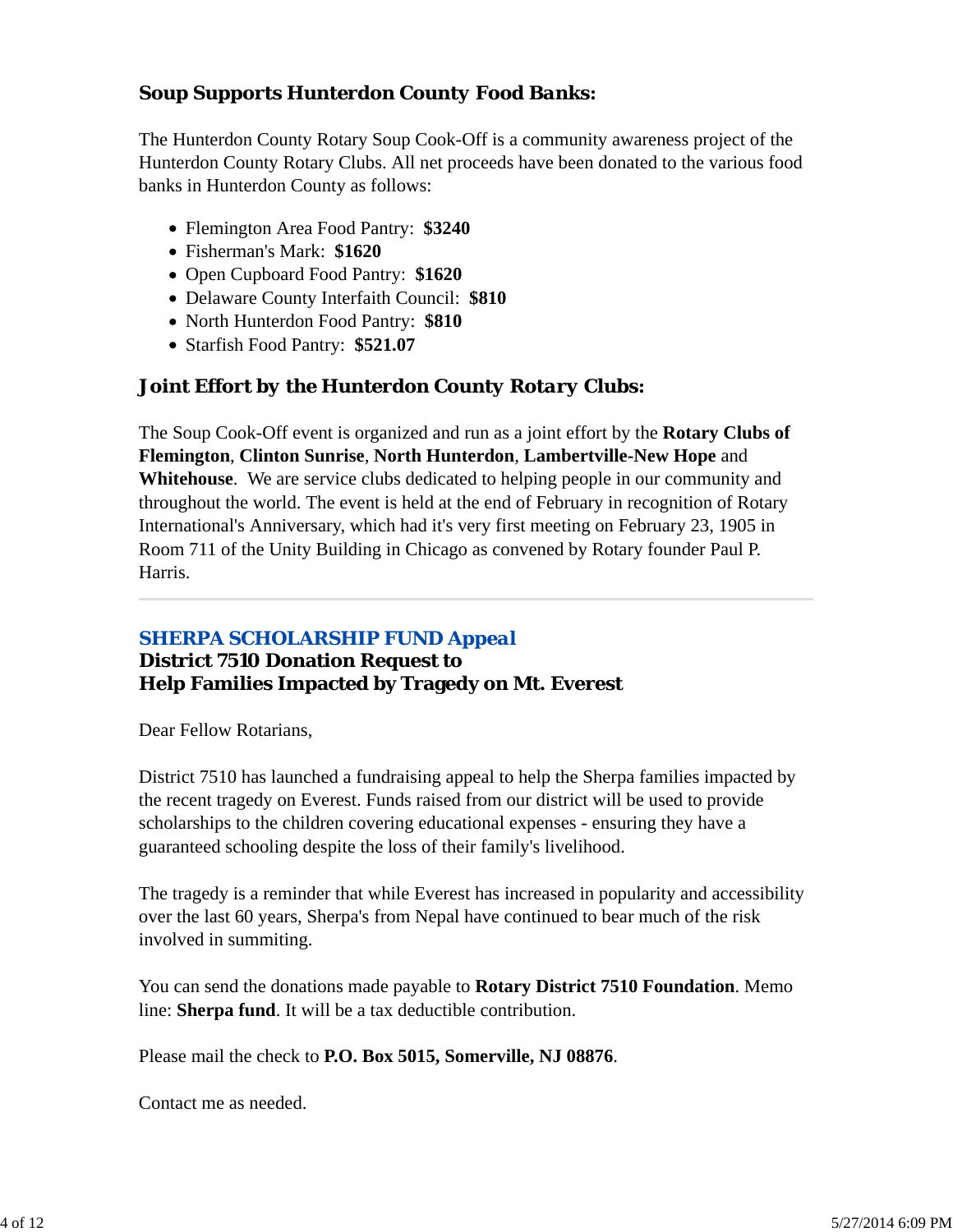# *Rubber Ducky Race & Sprintin Clinton* Presented by Clinton Sunrise Rotary **Saturday, July 12th**

The Clinton Sunrise Rotary is pleased to announce the continuance of 2 Clinton traditions: the 25th annual Rubber Ducky Race and the 34th annual Sprintin Clinton, a 5K race and 1 mile fun run/walk. Both events are scheduled for Saturday, July 12th.

This year's Sprintin' Clinton will begin at 8am on Saturday - a slight break with tradition as this typically has been a Sunday evening event. "We're hoping to attract more runners with a "cooler" race start in the early morning," stated Lu Ann Aversa, Race Director. Online registration is available at www.raceforum.com/sprintin

The Sprintin Clinton festivities will be followed that afternoon by the Great Hunterdon Rubber Ducky Race in downtown Clinton at the falls. "Last year was our biggest race ever," said Lynn Arnold, Rubber Ducky Race Director, "raising over \$16000. We hope to have even more ducks in the race this year and raise even more money for charity!" Individuals can sponsor a duck for \$10 and have the opportunity to win one of several great prizes. First prize is a 4 day, 3 night Walt Disney World Package for two (includes air for 2, hotel, & Park Passes) or a trip of equivalent value. Proceeds from this event benefit the American Cancer Society and the Cancer Support Community CNJ.

Information about both race events and sponsorship opportunities is available on our website www.clintonsunriserotary.org or contact Lu Ann Aversa at 908-483-4327 or email laversa@hcymca.com

## *OFFICERS & BOARD MEMBERS for the 2014-2015 Flemington Rotary Year*

At the Wed, 2/26/2014 Flemington Rotary Lunch Meeting, a motion was made and approved for the following Officers & Board Members to serve for the 2014-2015 Rotary Year:

| President          | Lynn Hyman           |
|--------------------|----------------------|
| President-Elect    | <b>Mick Schaible</b> |
| Secretary          | Michele Kavanagh     |
| Treasurer, General | <b>Bob Newland</b>   |
| Treasurer, Lunch   | D.J. Wright          |

## **2014-2015 RCOF Officers & Board Members:**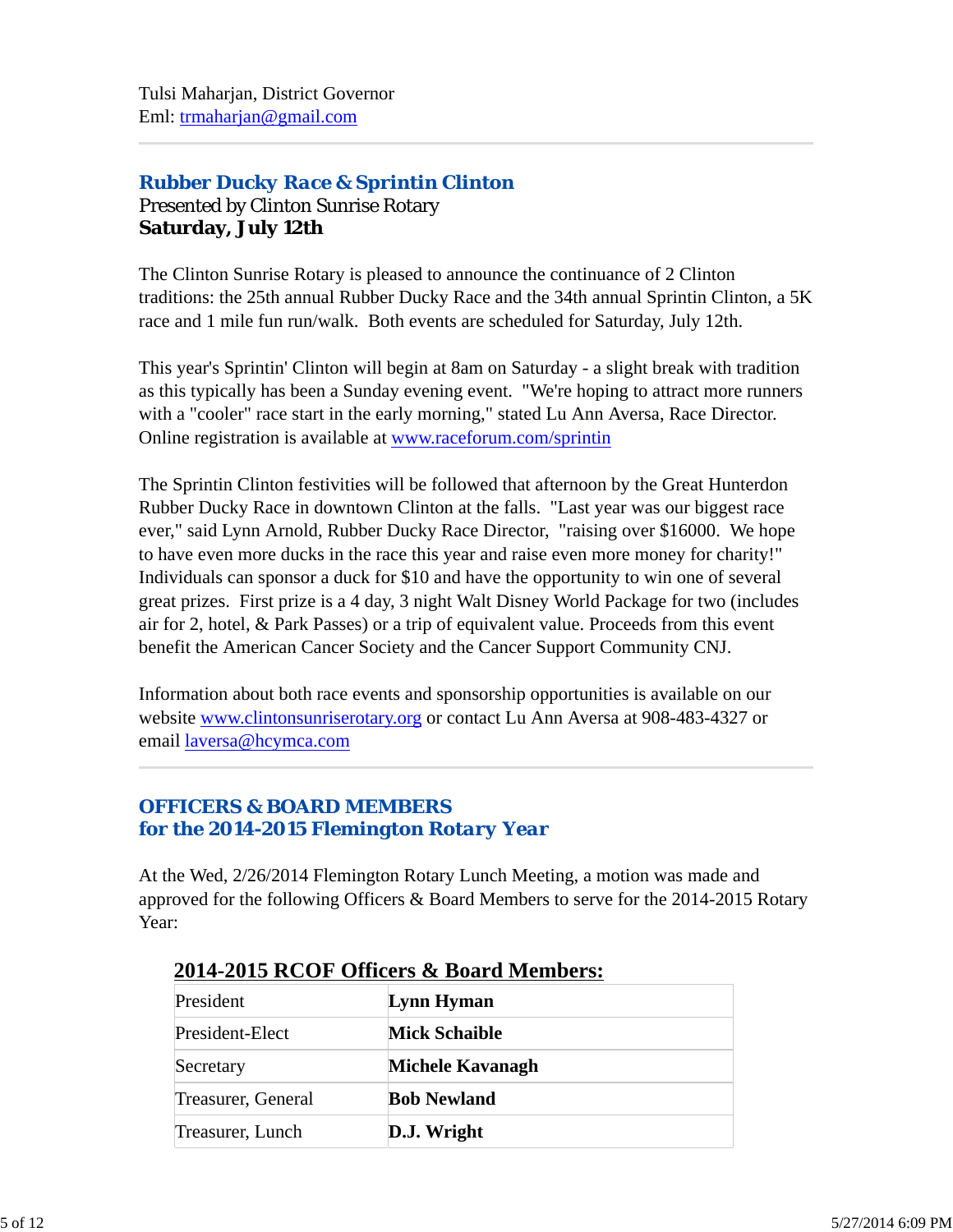| Treasurer, Assistant Lunch Harrie Copeland |                                                |  |
|--------------------------------------------|------------------------------------------------|--|
| <b>Board Member</b>                        | <b>Ira Liebross</b> (Immediate Past President) |  |
| <b>Board Member</b>                        | <b>Nancy Kahl</b>                              |  |
| <b>Board Member</b>                        | <b>Ken Skowronek</b>                           |  |
| <b>Board Member</b>                        | <b>Joe Ziegler</b>                             |  |



As you know, the Rotary Club of Flemington is a member of the H.C. Chamber of Commerce. This enables all Rotarians the ability to attend a Chamber function as a "member". If someone asks you what your business is, you would explain that you are a member representing the Rotary Club of Flemington. **Click Here** to visit the Chamber website for a listing of upcoming events.

### *Hunterdon Chamber Internet Radio "THE ROTARY HOUR"* **Mondays from 11am to 12noon**

PDG Megan Jones-Holt is the host of "The Rotary Hour" on the Hunterdon Chamber Internet Radio station and is looking for guests to have on the show. If you are intersted, please get in touch with Megan at (908)894-4590 or **mjonesholt@gmail.com**. **Click Here** to listen to the Hunterdon Chamber Internet Radio station from your PC, smart phone, mobile device, etc.



If you would like to learn more about events and activities going on around Flemington, please **CLICK HERE** to visit the Flemington Business Improvement District (BID) website.

# *ROTARY DISTRICT 7510 NEWS*

**Click Here** to read the current news from our Rotary District 7510.

### *SPEAKERS & PROGRAMS BEING SOUGHT*

We are always seeking new or creative ideas for upcoming meeting programs and speakers. If you have any leads, please pass them onto Mick Schaible. **Click here** to generate an email directly to Mick.

# *UPCOMING DATES TO NOTE*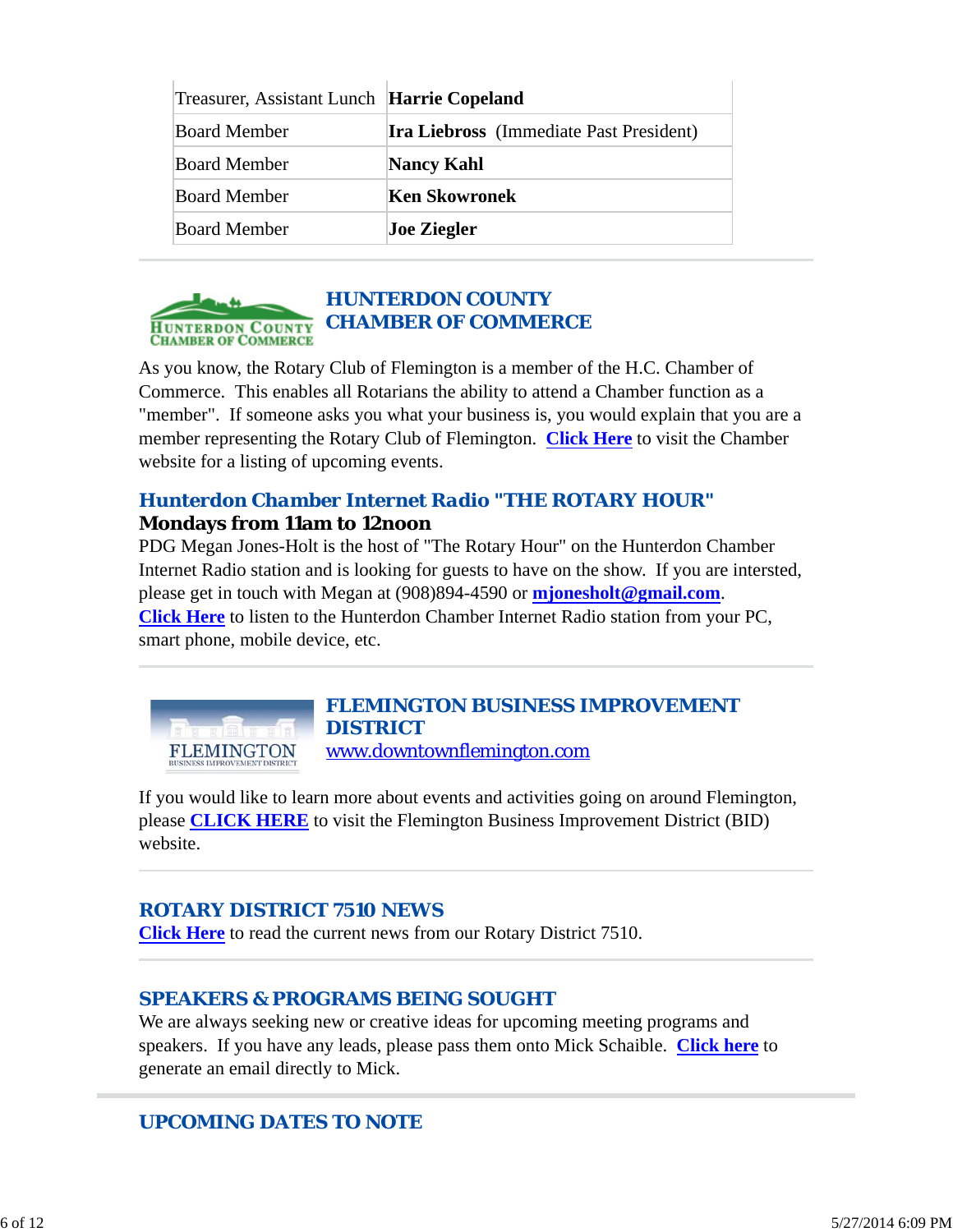#### **Summary of Upcoming Club Meeting Programs**:

Wed,  $6/04$ : Scholarship Checks presented to Students.

Wed,  $6/11$ : Green Program of Study, A State-wide project with Stockton State College.

Wed, 6/18: H.C. Polytech's Federal Apprenticeship Program.

Wed, 6/25: **Changing of the Guard Dinner Meeting at 6pm** at the Copper Hill Country Club. (*Note there is NO noon meeting on this day*).

Next RCOF Board Meeting: Thurs, 6/5/2014 at 6:00 PM (usually the 1<sup>st</sup> Thursday). Next Membership Meeting: Wed, 6/11/2014 at 1:30 PM (usually the 2<sup>nd</sup> Wednesday).

#### **Upcoming RCOF Club Events, Fundraisers, Fellowship Events, Etc**.:

Sat, 5/31: Pedals for Progress Bicycle, Sewing Machine & Sports Gear Collection Sun, 6/8: Rotary Bark in the Park Dog Walk Wed, 6/25: Changing of the Guard Dinner at Copper Hill Country Club

#### **Rotary District 7510 Events & Functions:**

May 30 - June 1: RYLA, 4-Way Test Speech Contest, Rotaract, Interact & Early Act. June 13-15: The Rotary Youth Leadership Awards (RYLA) at Drew University in Madison, NJ.

Wed, 6/26: District Changing of the Guard - Schackamaxon Country Club, Scotch Plains

### *COMMITTEE LIST:*

**Click Here** to download the listing of all current Club Committee's and its members.

#### *"MEMBERS ONLY" WEBSITE:*

#### **Click Here for the Members Only section of the website to find:**

- 1) The "Membership Proposal Form" to propose a new member.
- 2) New Member Information.
- 3) An Online Copy of the Club Membership Directory.
- 4) A Link to All Photos Albums of the Club.

#### *ROTARY WEBSITE LINKS:*

Rotary International: **www.Rotary.org** Rotary District 7510: **www.RotaryNJ.org**

### *NEARBY ROTARY CLUB MEETINGS:*

As A Rotarian, you are Welcome to attend a Rotary Club meeting anywhere in the world. Click here for the Rotary Club Locator App. Or see below for some local meetings:

#### Mondays

**Lambertville/New Hope** (6:30 pm) - Lambertville Station Restaurant; 11 Bridge Street, Lambertville NJ 08530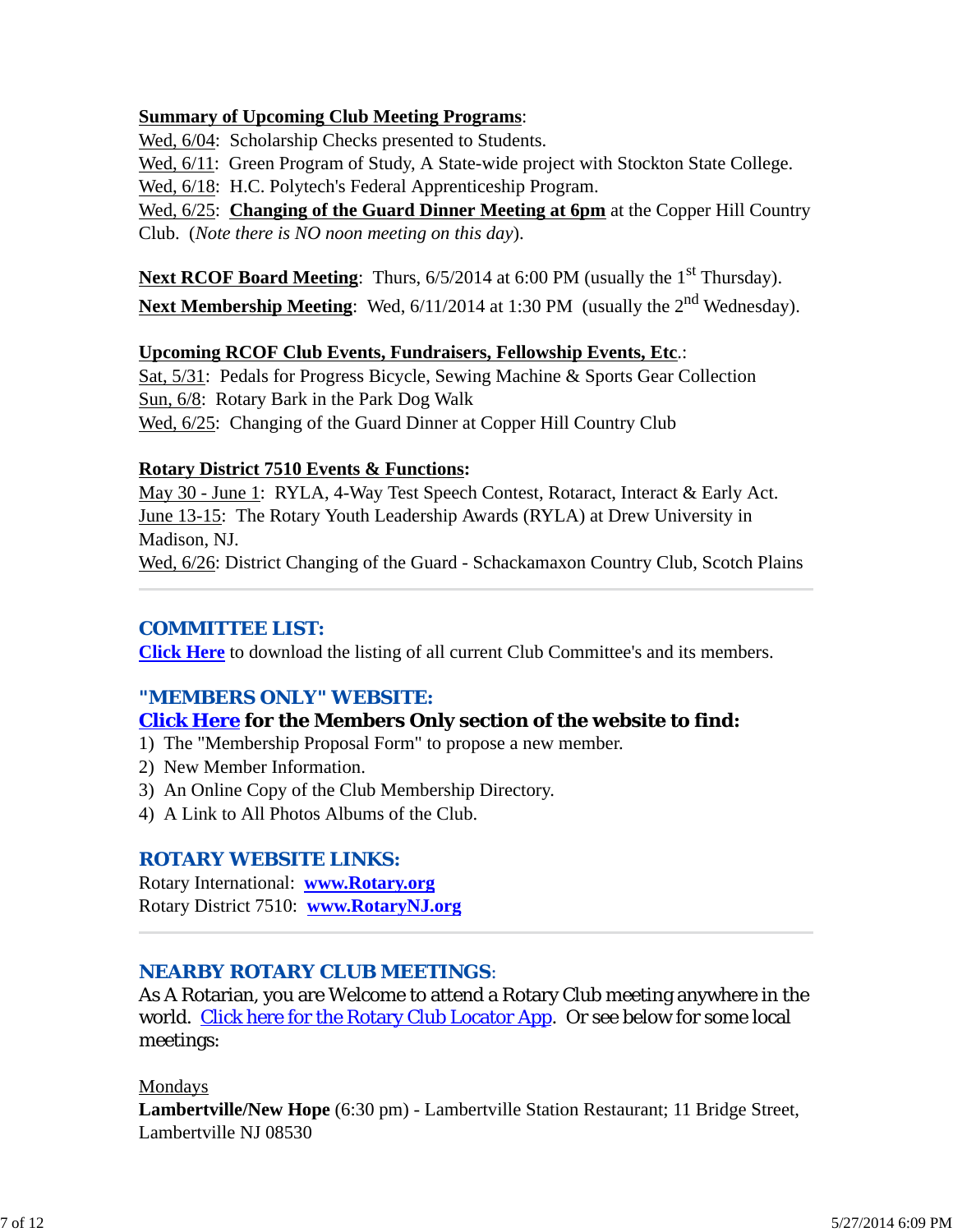**Piscataway** (12:15 pm) - Radisson Hotel; 21 Kingsbridge Road, Piscataway, NJ 08854

#### Tuesdays

**Whitehouse** (12:15 pm) - Max's 22; 456 Route 22 West, Whitehouse Station, NJ 08889 **Princeton** (12:15 pm) - The Nassau Club; 6 Mercer Street, Princeton, NJ 08540 **Bridgewater-Bound Brook** (12:15 pm) - Arbor Glenn; 100 Monroe St, Bridgewater 08807

#### Wednesdays

**Branchburg Township** (7:30 am): Stoney Brook Grille; 1285 Route 28, North Branch, NJ 08876

**Flemington** (12:15pm): Copper Hill Country Club; 100 Copper Hill Road, Ringoes, NJ 08851

**Hillsborough Township** (6:15 pm): Pheasant's Landing; 311 Amwell Road (Rt. 514), Hillsborough, NJ 08844

### Thursdays

**Clinton Sunrise** (7:30 am): Clinton Fire Department; New Street, Clinton, NJ 08809 **Somerville/Bridgewater** (12:15 pm): Bridgewater Manor; 1251 US Highway 202/206, Bridgewater, NJ 08807

**Trenton** (12:15 pm): Freddie's Tavern; 12 Railroad Avenue, West Trenton, NJ 08628

### Fridays

**North Hunterdon** (12:15 pm): Beaver Brook County Club; 25 County Club Drive, Annandale, NJ 08801 **Princeton Corridor** (12:15pm): Hyatt Regency; 102 Carnegie Center, Rt. 1 North, Princeton, NJ 08540

#### eClub

**Rotary eClub of Hunterdon Horizon**: View website for meetings or online makeups.

RI President's Call for Action in **2013-2014**: **"Engage Rotary, Change Lives"**

# **Rotary Club of Flemington - Our 90th Year** Founded October 3, 1923 \* Charter #1529 \* District 7510

| President            | <b>Ira Liebross</b>                            |
|----------------------|------------------------------------------------|
| President-Elect      | <b>Lynn Hyman</b>                              |
| Secretary            | <b>Michele Kavanagh</b>                        |
| Treasurer, General   | <b>Bob Newland</b>                             |
| Treasurer, Lunch     | <b>D.J.</b> Wright                             |
| <b>Board Members</b> | <b>Karen Widico</b> (immediate past president) |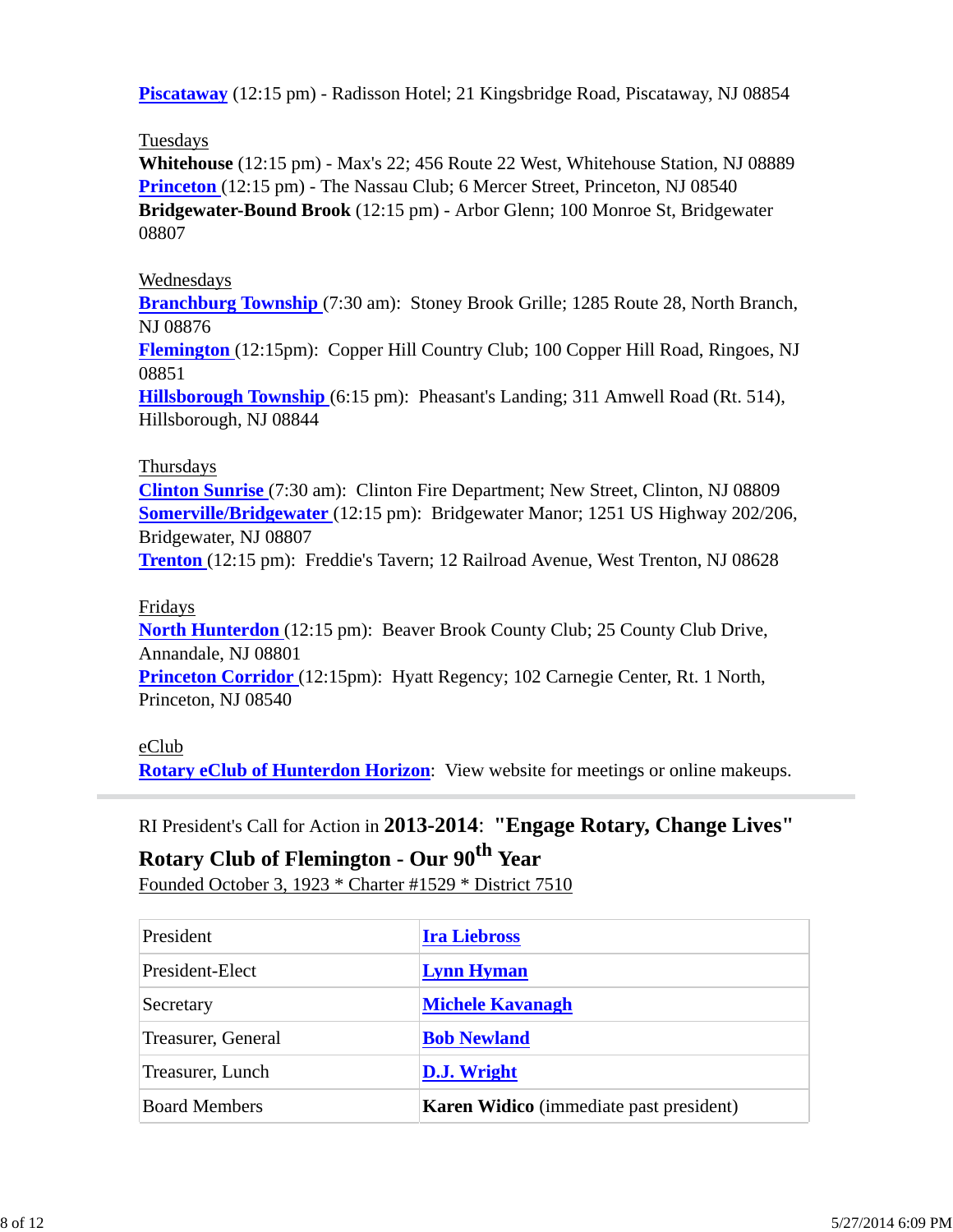|                                                              | <b>Jim Davidson</b>                                |  |  |  |
|--------------------------------------------------------------|----------------------------------------------------|--|--|--|
|                                                              | <b>Nancy Kahl</b>                                  |  |  |  |
|                                                              | <b>Mick Schaible</b>                               |  |  |  |
|                                                              | <b>Chris Venditti</b>                              |  |  |  |
| Sergeant-at-Arms                                             | <b>Tom Fisher</b>                                  |  |  |  |
| <b>RI</b> President                                          | <b>Ron D. Burton</b> (Norman, Oklahoma, USA)       |  |  |  |
| District Governor (DG)                                       | Tulsi R. Maharjan (Branchburg, NJ)                 |  |  |  |
| District Governor Elect (DGE)                                | <b>Melvin I. Kevoe "Mel"</b> (Springfield, NJ)     |  |  |  |
| District Governor Nomimee (DGE)                              | Hal Daume (Berkeley Heights, NJ)                   |  |  |  |
| <b>Assistant District Governor (ADG)</b>                     | <b>Michael Toscani</b> (Lambertville-New Hope, PA) |  |  |  |
| Club Meetings: Wednesday, 12:15 pm, Copper Hill Country Club |                                                    |  |  |  |

100 Copper Hill Road, Ringoes 08551





**MISSION STATEMENT:** The mission of Rotary International is to assist and guide Rotarians and Rotary clubs to accomplish the Object of Rotary to ensure Rotary's continuing relevance and to help build a better world, emphasizing service activities by individuals and groups that enhance the quality of life and human dignity, encouraging high ethical standards, and creating greater understanding among all people to advance the search for peace in the world.

**THE OBJECT OF ROTARY:** The object of Rotary is to encourage and foster the ideal of service as a basis of worthy enterprise and, in particular, to encourage and foster: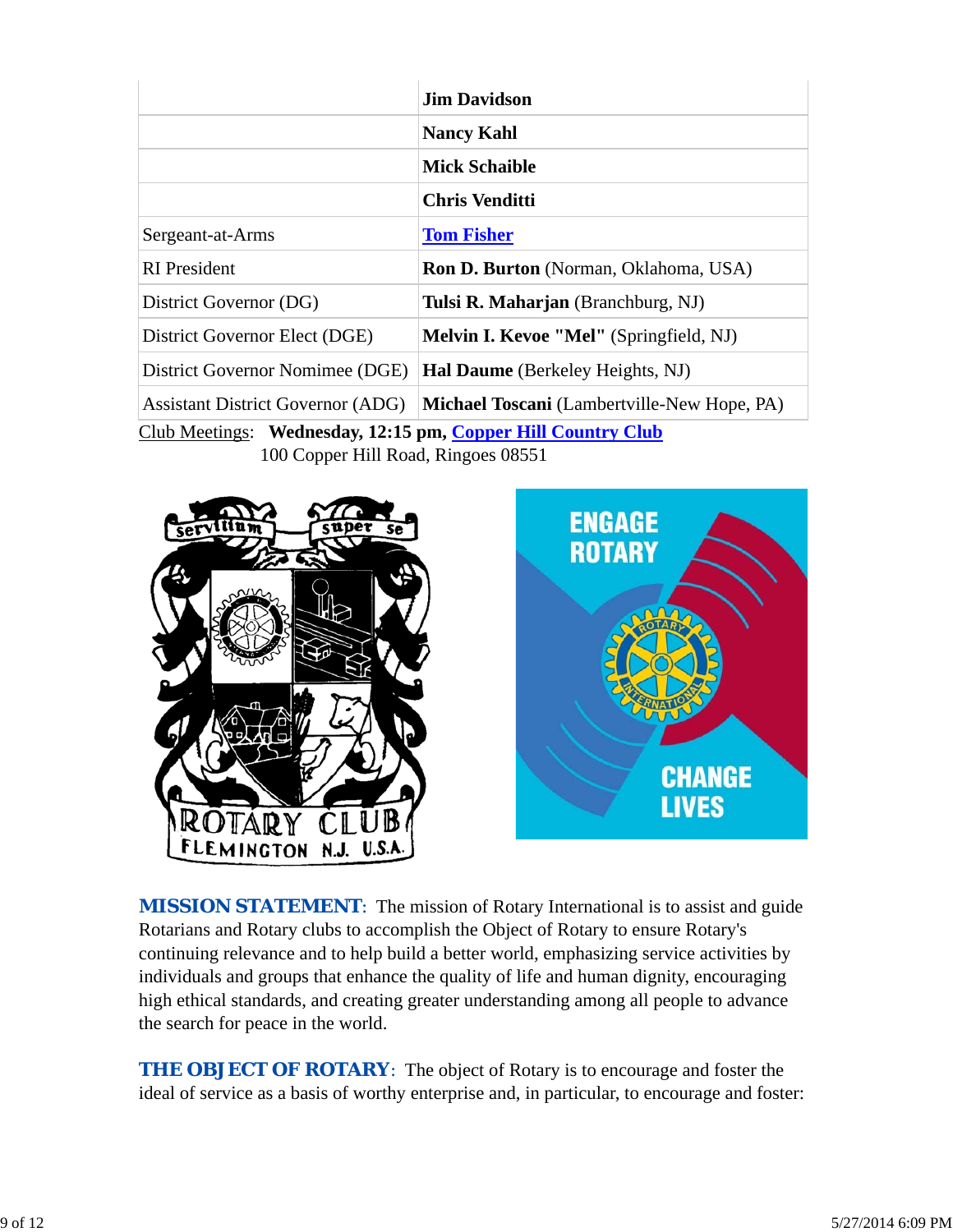**1st**: The development of acquaintance as an opportunity for service;

**2nd**: High ethical standards in business and professions, the recognition of the worthiness of all useful occupations, and the dignifying of each Rotarian's occupation as an opportunity to serve society;

**3rd**: The application of the ideal of service in each Rotarian's personal, business and community life;

**4th**: The advancement of international understanding, goodwill, and peace through a world fellowship of business and professional persons united in the ideal of service.

**THE 4-WAY TEST:** "Of the things we think, say or do:

**1st**: Is it the Truth?

2<sup>nd</sup>: Is it Fair to all concerned?

**3rd**: Will it build goodwill and better friendships?

**4th**: Will it be beneficial to all concerned?"

### *ROTARY's AVENUE'S OF SERVICE*:

**1)** Through **Club Service**, we have fun, build lasting friendships, and make sure that our club runs well.

**2)** Through **Vocational Service**, we volunteer our professional skills to serve others and promote integrity in everything we do.

**3)** Through **Community Service**, we address local needs and work with our community to bring lasting improvements.

**4)** Through **International Service**, we meet humanitarian needs around the globe and promote world understanding and peace.

**5)** Through **Youth Service**, we work with young people to help them become the next generation of leaders, visionaries, and peacemakers.

#### **2013-2014 CLUB MEMBER ROSTER Rotary Club of Flemington, NJ** Current Number of Members: 45

| <b>Rotarian</b>              | <b>Member Since</b> | <b>Classification</b>           |
|------------------------------|---------------------|---------------------------------|
| Black, Bruce B.              | 2007                | <b>Health and Fitness</b>       |
| Bohler, Herbert C. (Herb)    | 1977                | <b>Specialty Advertising</b>    |
| Chittenden, Robert L. (Bob)  | 2003                | M.E.F.P. Consulting Engineering |
| Clark, Arthur L. (Sandy)     | 1987                | Printing                        |
| Copeland, Harrie E. III      | 1976                | Auctioneering/Banking           |
| Davidson, James G. (Jim)     | 2002                | <b>Rubber Products</b>          |
| Ferrari, Frederick J. (Fred) | 1964                | Orthodontia                     |
| Fisher, Charles H. (Charlie) | 1961                | <b>Funeral Services</b>         |
| Fisher, Thomas H. (Tom)      | 2012                | Property & Casualty Insurance   |
| Harrison, Jeffrey (Jeff)     | 1996                | Psychotherapy                   |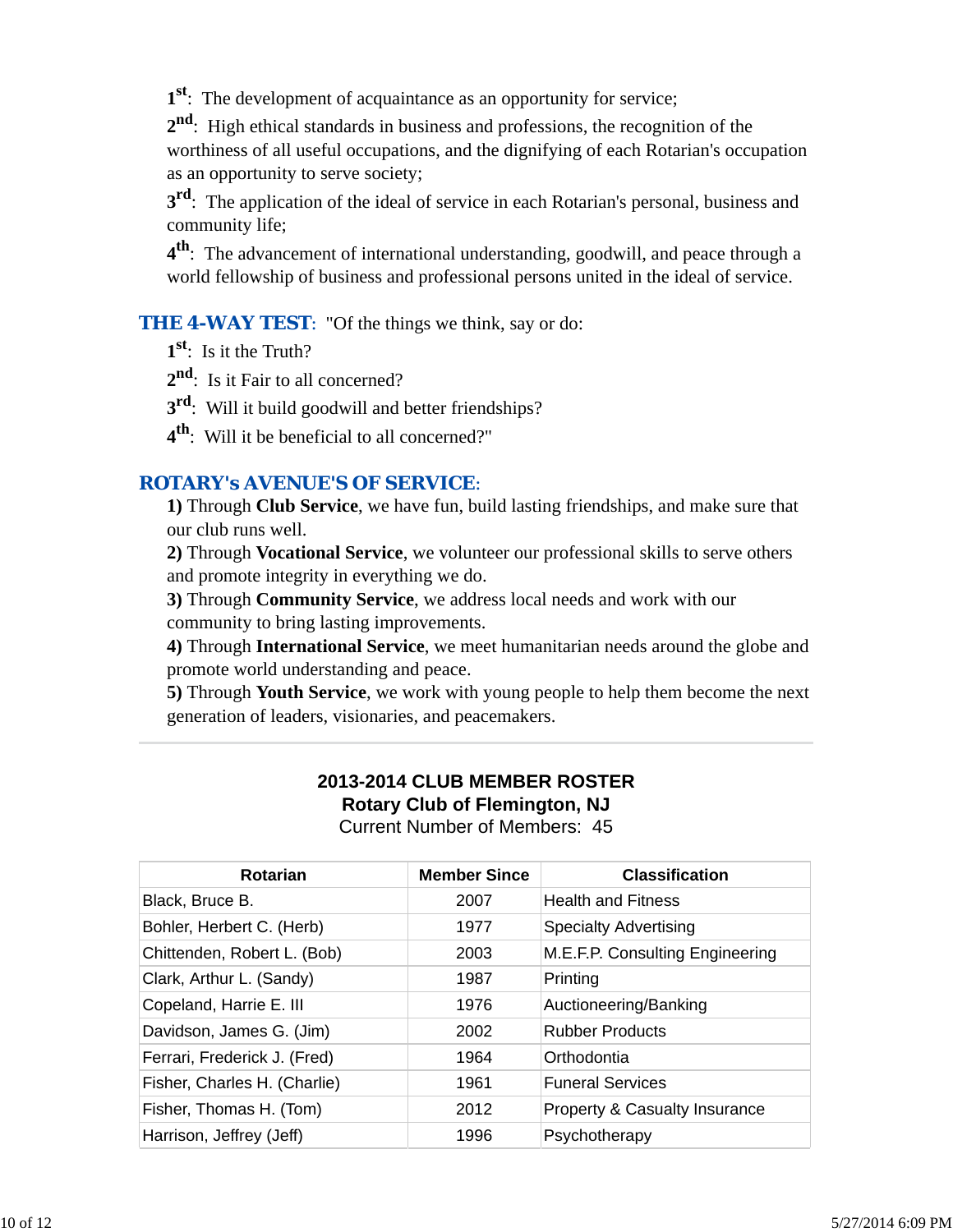| Hennessy, Jr., Richard (Rich)     | 2010 | <b>Financial Advisor</b>       |
|-----------------------------------|------|--------------------------------|
| Hyman, Lynn                       | 2010 | <b>Retail Banking</b>          |
| Kahl, Nancy                       | 2012 | Massage Therapy                |
| Kamnitsis, Christopher P. (Chris) | 2001 | <b>Financial Planning</b>      |
| Kavanagh, Michele                 | 2013 | <b>Community Banking</b>       |
| Liebross, Ira                     | 1997 | <b>Family Medicine</b>         |
| Loew, Darren                      | 2002 | Orthodontics                   |
| Martin, Teresa (Terry)            | 1993 | Solid Waste/Recycling          |
| Mazujian, Harry                   | 2004 | Clergy                         |
| McWilliams, Nancy                 | 1992 | Psychotherapy                  |
| Metz, Kim                         | 2007 | <b>Technical Education</b>     |
| Muller, George D.                 | 1964 | <b>Cut Glass Manufacturing</b> |
| Nastasi, William (Bill)           | 1996 | <b>General Contracting</b>     |
| Newland, Robert D. (Bob)          | 1998 | Insurance                      |
| Ownes, Terry M.                   | 1987 | <b>Floor Covering</b>          |
| Parente, Steven (Steve)           | 2005 | Classification                 |
| Phelan, Christopher J. (Chris)    | 2009 | <b>Chamber Of Commerce</b>     |
| Randolph, R. Wayne                | 1982 | <b>Veterinary Medicine</b>     |
| Reinbacher, Otto A.               | 1997 | Clergy                         |
| Rogow, Stephen S. (Steve)         | 1973 | Orthodontics                   |
| Schaible, R. Michael (Mick)       | 1998 | <b>Appraisal Services</b>      |
| Skowronek, Kenneth J. (Ken)       | 1994 | <b>Family Law</b>              |
| Sollner, Richard F. (Dick)        | 1962 | Air Transportation             |
| Stothoff, Richard H. (Dick)       | 1966 | <b>Sanitary Engineering</b>    |
| Stout, Deborah (Debbie)           | 2013 | <b>Retail Banking</b>          |
| Thatcher, Thomas P. (Tom)         | 2006 | <b>Professional Planning</b>   |
| Weinstein, Theodore H. (Ted)      | 1994 | <b>Pulmonary Medicine</b>      |
| Widico, Karen A.                  | 1997 | <b>Public Health Services</b>  |
| Williams, Gwen                    | 1991 | Purchasing/Manufacturing       |
| Wise, Robert (Bob)                | 1992 | <b>Hospital Administration</b> |
| Woske, Harry                      | 1977 | Cardiology                     |
| Wright, Daniel J. (D.J.)          | 2003 | <b>Funeral Services</b>        |
| Zanetti, Edward G. (Ed)           | 1971 | Plumbing & Heating             |
| Ziegler, Joseph E. (Joe)          | 1988 | <b>Investment Advisor</b>      |
| Zullo, John J. (Johnnie)          | 1987 | <b>Chemical Engineering</b>    |